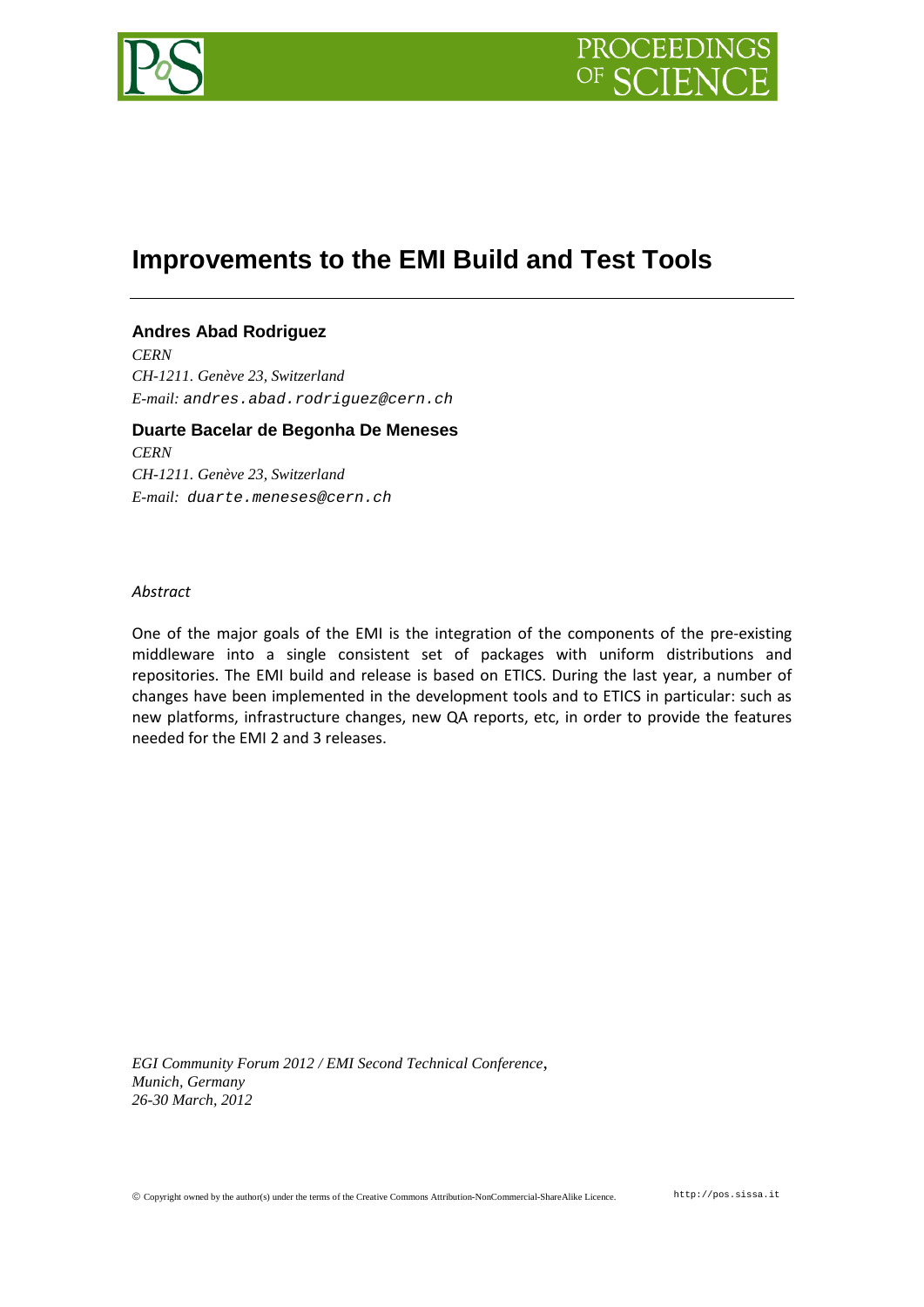# **1. Introduction**

One of the main goals of the European Middleware Initiative (EMI) [1] project was the integration of the pre-existing middlewares (ARC, gLite, UNICORE and dCache) into a single consistent set of packages with uniform distribution and repositories. The primary tool used to achieve this goal during the first two years of the project was ETICS [2], together with some other tools used to generate charts, metrics and reports.

The main task during the first year of the project was mainly the integration of all the middlewares products inside ETICS to get a single set of packages; but during this second year the tools had to be updated to implement new requirements. Those changes affected all the components of the system: infrastructure, clients, etc.

This document summarizes the changes made within the ETICS system and other tools during the second year of EMI.

## **2. How ETICS system works**

To understand the modifications made, it is necessary to keep in mind how the ETICS system works.

ETICS is the integration, build, packaging and testing tool [7]. The definition of the repository for source code, how to build it, and so forth is specified using ETICS configurations. These configurations can be edited using a web interface or a command line client. Using these tools is also possible to do the remaining necessary tasks, such as build and test your configurations, access the build repositories or check the status of your current and previous jobs.

To do the desire build or test of configurations, there is a pool of nodes containing the various supported platforms. These nodes are virtual machines containing a clean installation of a minimal image created in advance by the tools team. The minimal images contain the minimal set of packages installed to allow the system to build. All the dependencies needed are installed on demand. When a build or test is submitted, the job information is sent to one of the nodes according to the user requirements. The source is checked out, the build commands executed, etc. At the end of the build, the artefacts are sent to a repository, the reports stored and the node deleted.

All the artefacts created during the build or test, including the job reports, are stored in repositories that ETICS creates automatically immediately after each build.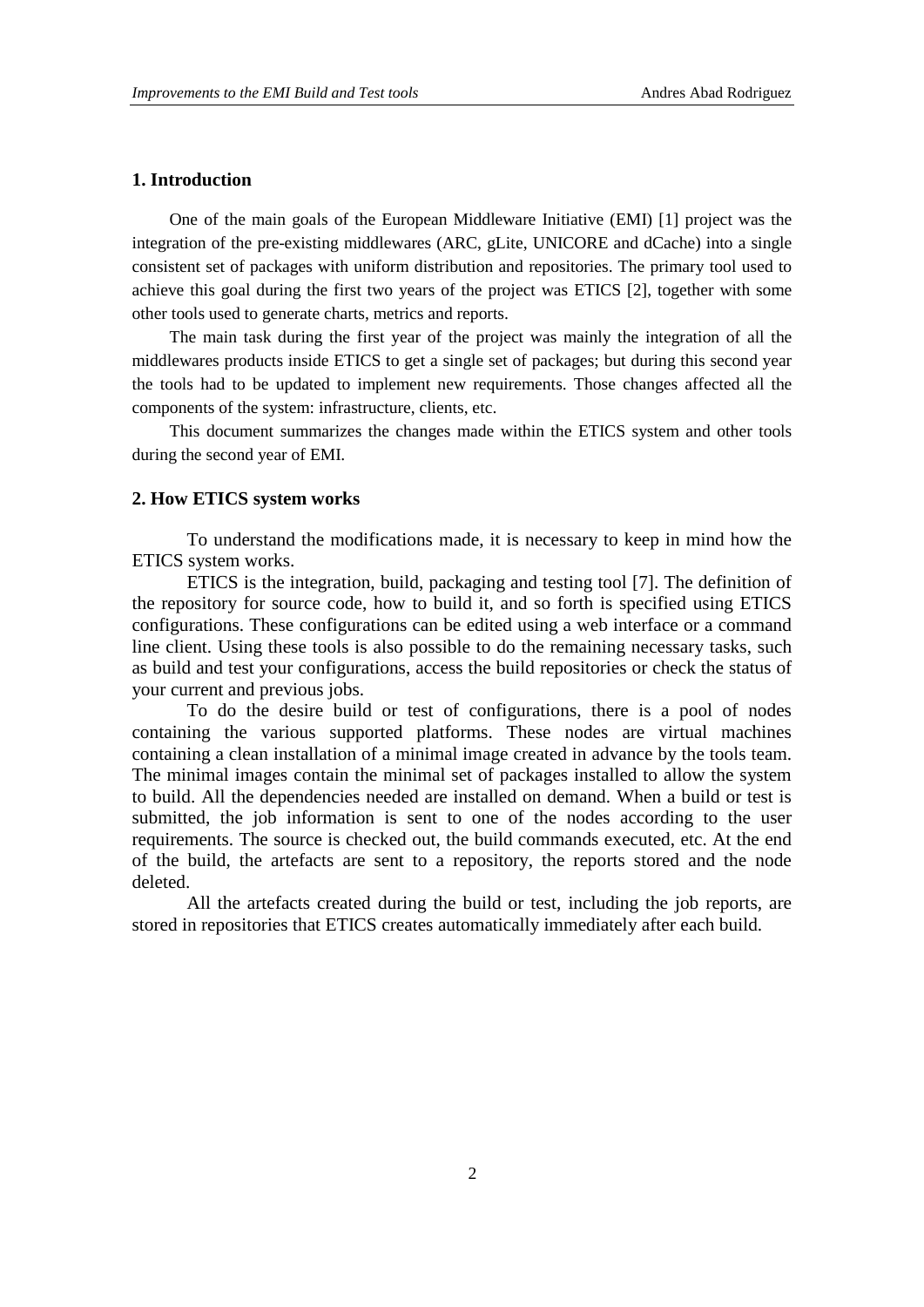

*Figure 1General picture of how the ETICS system works*

## **3.Improvements and modifications done during the second year of the EMI project**

### **3.1 New platform images**

An important requirement in the second year has been the addition to the current list of the platforms Scientific Linux 6 (SL6) 64 bits [3] and Debian 6 64 bits [4].

#### **3.1.1 Scientific Linux 6**

SL6 was a quite simple task. The ETICS system already supported Scientific Linux 5 (SL5) 32 and 64 bits for the first year. The new SL6 platform was added with only few modifications needed in the system. As it was SL5 before, SL6 was also supported by HyperV, the virtualization tool at CERN and the used in ETICS.

#### **3.1.2 Debian 6**

Debian 6 was a more challenging task due to the lack of experience of the Debian environment within the team. The packages installed to create the minimal image were slightly different due to the fundamental difference in how Debian splits core libraries, clients, development and server side packages which conforming to the Debian Policy document. In addition, some problems relating to Debian not being officially supported in HyperV needed to be solved.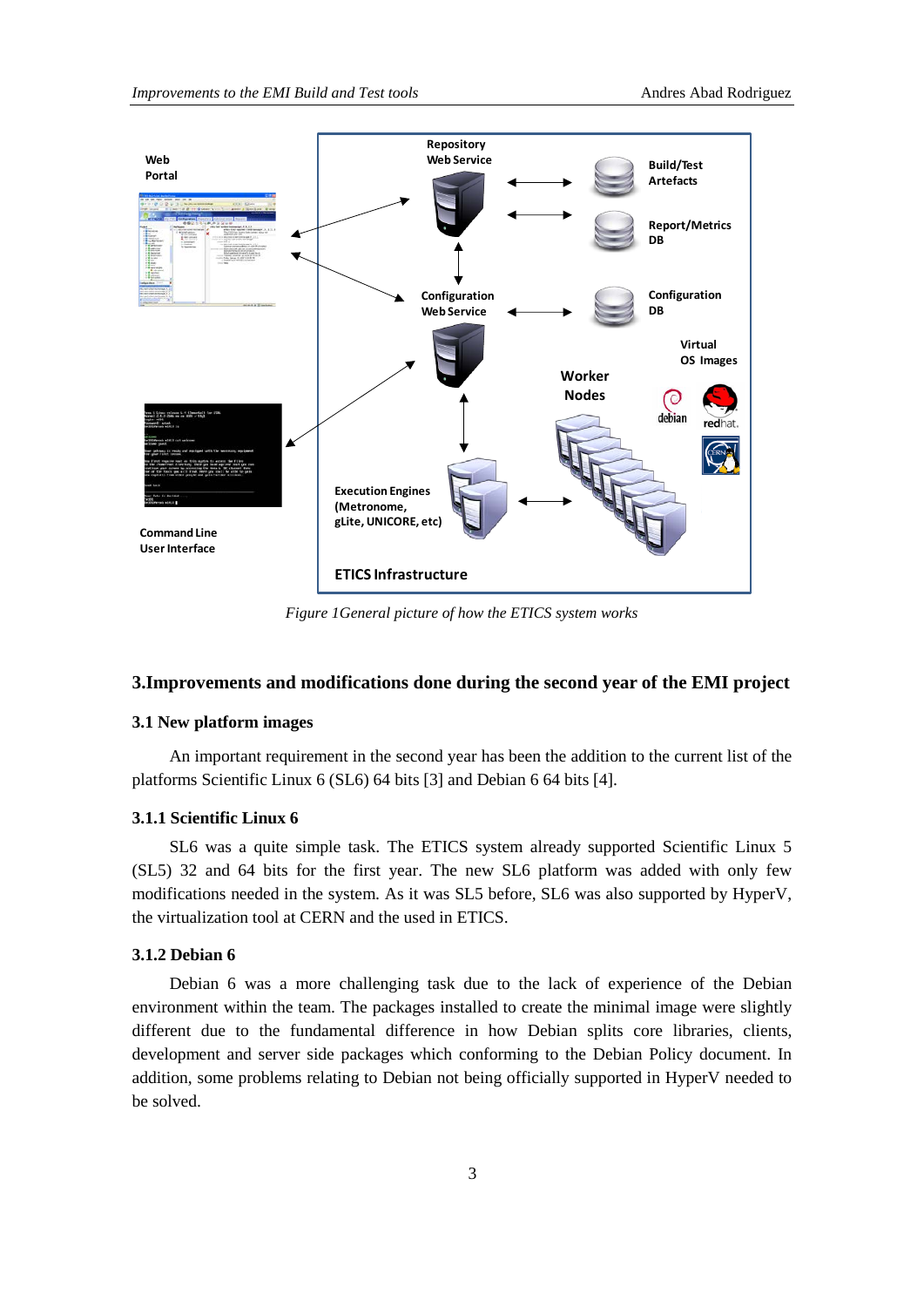#### **3.2 Changes in the ETICS command line client**

Due to the new platforms, the ETICS command line client has been modified. Improvements were needed in how the client is installed, its dependencies and how it is executed. For SL6 only small adjustments were needed, such as modifications to adapt the system the differences in packaging between SL5 and SL6. For Debian, the knowledge of this platform inside the EMI tools team was not enough. Consequently, a task force consisting of Debian experts from the different middlewares was created as a starting point to collect all the information needed for the modifications.

At the end of the build phase, a new repackage phase is triggered to obtain a binary RPM or DEB according to the Fedora or Debian packaging policies respectively. Mock [5] is used for the RPM generation and PBuilder [6] for the creation of DEB packages. Two modifications were needed in the repackage. The first one was to modify the repackage behaviour. Previously, it was triggered once all modules had finished their build phase. The new behaviour is triggering the repackage at the end of each module build phase. This was needed because in this second year of EMI the recommended way of building is to provide everything and only use ETICS for the repackage phase; but some developers are still building using ETICS. To support this hybrid system, the repackage phase works had to be modified. This was initially a simple modification, but some performance problems obstructed these changes from reaching production some weeks from the expected date. The second modification needed was to add PBuilder into the system. The advice given by the Debian task force regarding this point were very important to reach an initial starting point and to know what were the steps to be followed to successfully use this tool.

#### **3.3 Changes in the repositories**

The repositories had to be also updated to support the new platforms. For SL6, only modifications to support new compressors were necessary. For Debian, the generation of APT repositories had to be developed from scratch. The functionalities in APT repositories are the same as those in YUM. All the new file types (.dsc, .deb) are correctly handled and it is possible to browser their content in the web interface as it was already possible with all the other types (.rpm, .tar.gz, etc…) used in the YUM repositories.

## **3.4 Infrastructure modification to improve job performance and resource usage**

With the new platforms in place, there was the possibility that the existing resources were not enough to manage the demand. A study of the current situation at that moment was done to discover which parts of the system could be tuned to decrease the job build/test time. The final modifications made in the hypervisors and in the nodes decreased the total time between 10% and 15%. These improvements related to:

- A new file system being adopted in the worker nodes. The existing EXT2 file system was replaced by the newer and quicker EXT3.
- The disk type was changed in the worker nodes: from IDE to SCSI.
- The RAID level was modified in the hypervisors: from RAID-1 (mirroring) to RAID-0 (striping).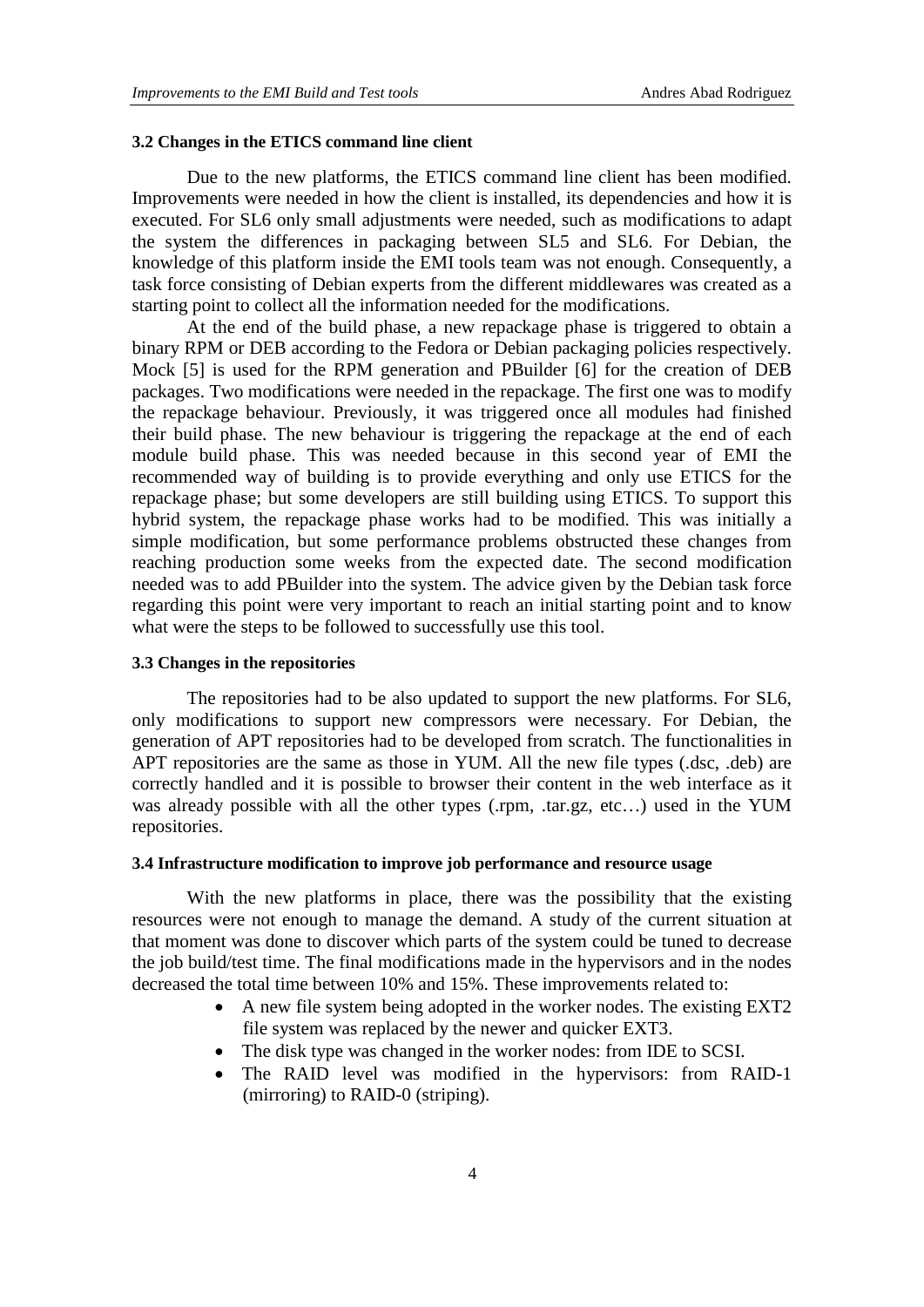• Separate virtual disks in the nodes to allow easy disk resizing for specific needs.

The second improvement was in the usage of the resources. The previous paradigm used to control the pool was a static one. There was always the same amount of nodes started of each platform. This was very inefficient as the load not always being the same and there are moments where some platforms are in more demand than others. The solution adopted was to move from a static to an elastic paradigm. With the new system, the amounts of nodes that are started for each platform are exactly the amount of nodes waiting in the queue. The system tries also to have always one free node of each type running to decrease waiting times. This new paradigm of starting on demand allows the system to handle high demands in specific types. The usage of resources with this paradigm is more optimal than before as only the nodes that are going to be used are started.

All these changes have improved the handling of the node demand, including the new platforms, without increasing the hardware resources.

#### **3.5 Reliability**

Another of the key aspects for this period was the reliability of the system. To improve this situation, the monitoring system was updated with new scripts and revisions of the existing ones. Some examples of those scripts are the verification of the backup files, AFS spaces usage, or broken node detection. The system was also improved to send SMS alerts in case of urgent matters. Checks for some know recurrent failures were also implemented, which where possible will also fix them. Another addition to the tools for monitoring the system is *collectd*. This tool has been installed on every node. It collects information about several system components and sends it to a central server. All that information can be aggregated afterwards to analyse the resource usage or to detect possible bottlenecks.

#### **3.6 Improvements for developers**

Several developers in the project use Maven as an integration tool and as a collection point for their external libraries. For faster access and reliability reasons, a Maven mirror has been installed at CERN. It forms a mirror of the official Maven repository and others demanded by the developers.

The minimal image used in the ETICS nodes is where all builds take place. To facilitate the work with these images, several actions were taken. The first was to make available all the images to be downloaded, together with tools to convert them to other virtualization system formats. Documented instructions about how to create one of these nodes was also made available.

The last modification done for the developers was the possibility to access to snapshots of the node where their builds were running. At the end of each build, the script that controls the pool creates a snapshot of the node before it is destroyed. Using these snapshots, the developers can access the nodes and check their logs to discover possible errors in their jobs.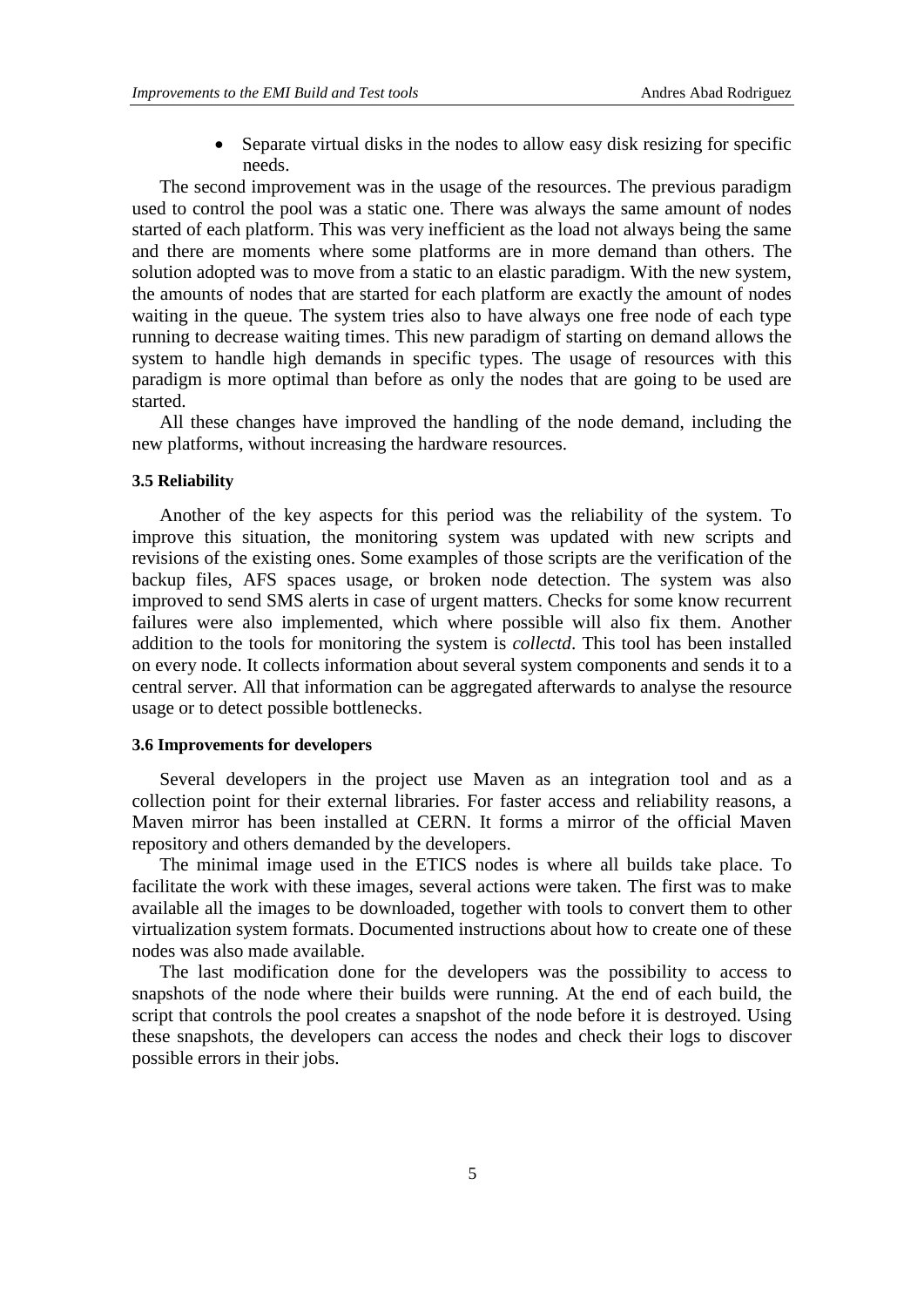#### **3.7 Quality assurance (QA) reports improvements**

One feature of the ETICS system is its extensibility, using plugins to do extra actions during some of its phases. This feature has been used to provide the data for the QA task. During the first year of EMI a set of plugins had already been added to run static code analysis and other tests [8] (SLOCCount, FindBugs, Checkstyle, PMD, etc...), but new ones have been added in this second year: RPMlint, CPPcheck, PyLint and IPv6. RPMlint deserves some comments due to its importance inside the project. It is a tool adapted as an ETICS plugin that checks whether a RPM is following the official packaging guidelines. It was really important to have this plugin in place as one of the objectives for this second year was to generate packages that could be released in the EPEL repositories.

A new chart generator framework has been created to simplify as much as possible the generation of charts for all the QA existing and new reports. Figure 2 describes how it works:



*Figure 2 How chart generator framework works*

It collects the information from the different bug trackers, the EMI dashboard and ETICS to generate, according to some definitions, the necessary charts for each report. One of the major advantages of this framework is that is easily expandable to new types of charts.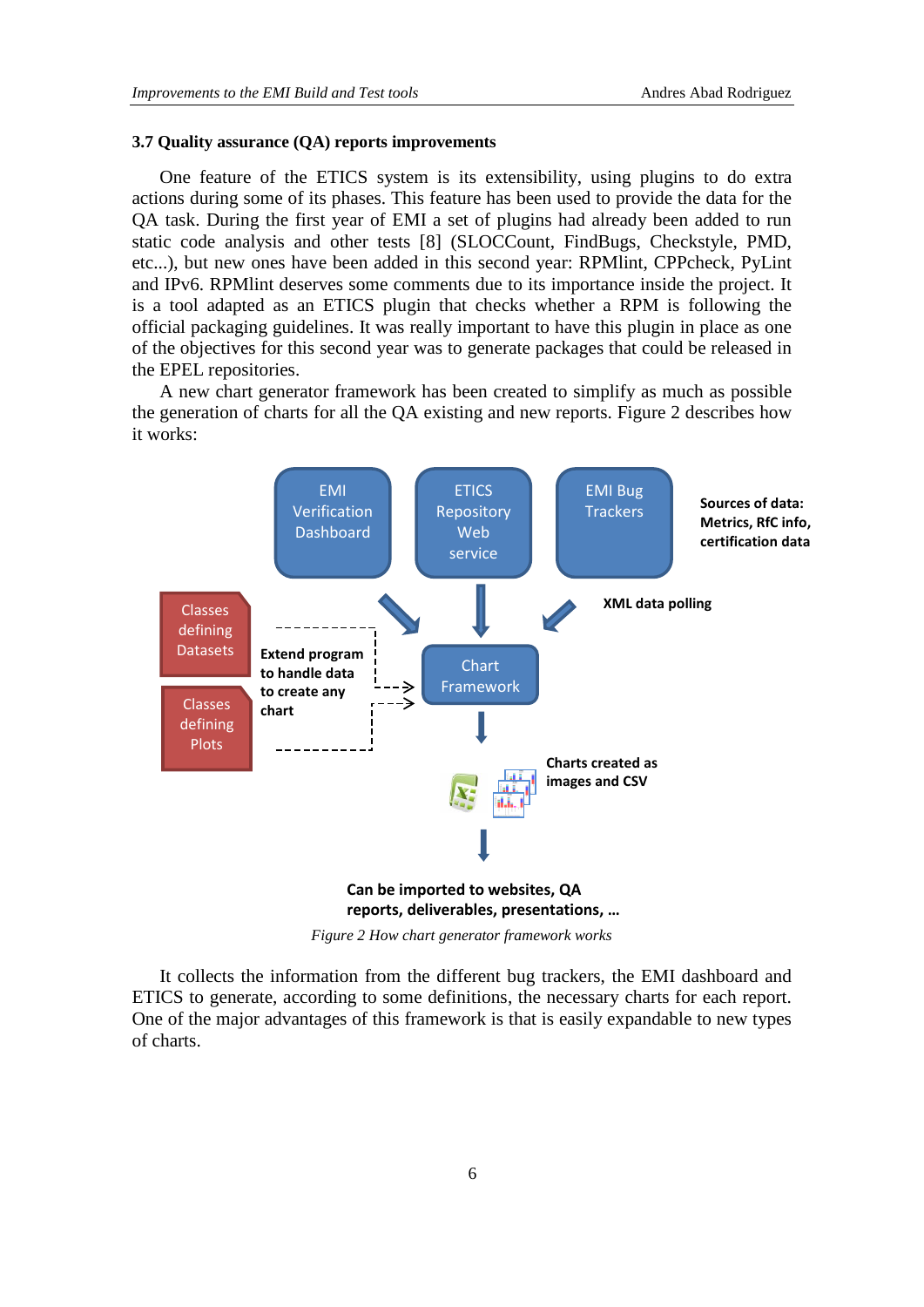## **4.Conclusions**

The new two platforms required for the second year of EMI brought together modifications in almost all parts of the system, mainly due to the new Debian platform. That platform was successfully integrated despite it was initially unfamiliar to the team. The system has been adapted to use standard tools for the generation of the final binary DEB and RPM packages. These tools are Mock (for RPMs) and PBuilder (for DEBs). Standard repositories (APT and YUM) are now used and should improve the future sustainability.

One major achievement was the improvements of the infrastructure. With those changes in the configuration of the hypervisors, the nodes and the scripts that control the queue; the system was able to absorb the new demand generated with the addition of the new platforms. The increase in demand is more than doubled compared with the amount of jobs sent in the previous year.

The QA reports are more complete now with the addition of new types of charts. The report output was improved by creating the chart generator framework.